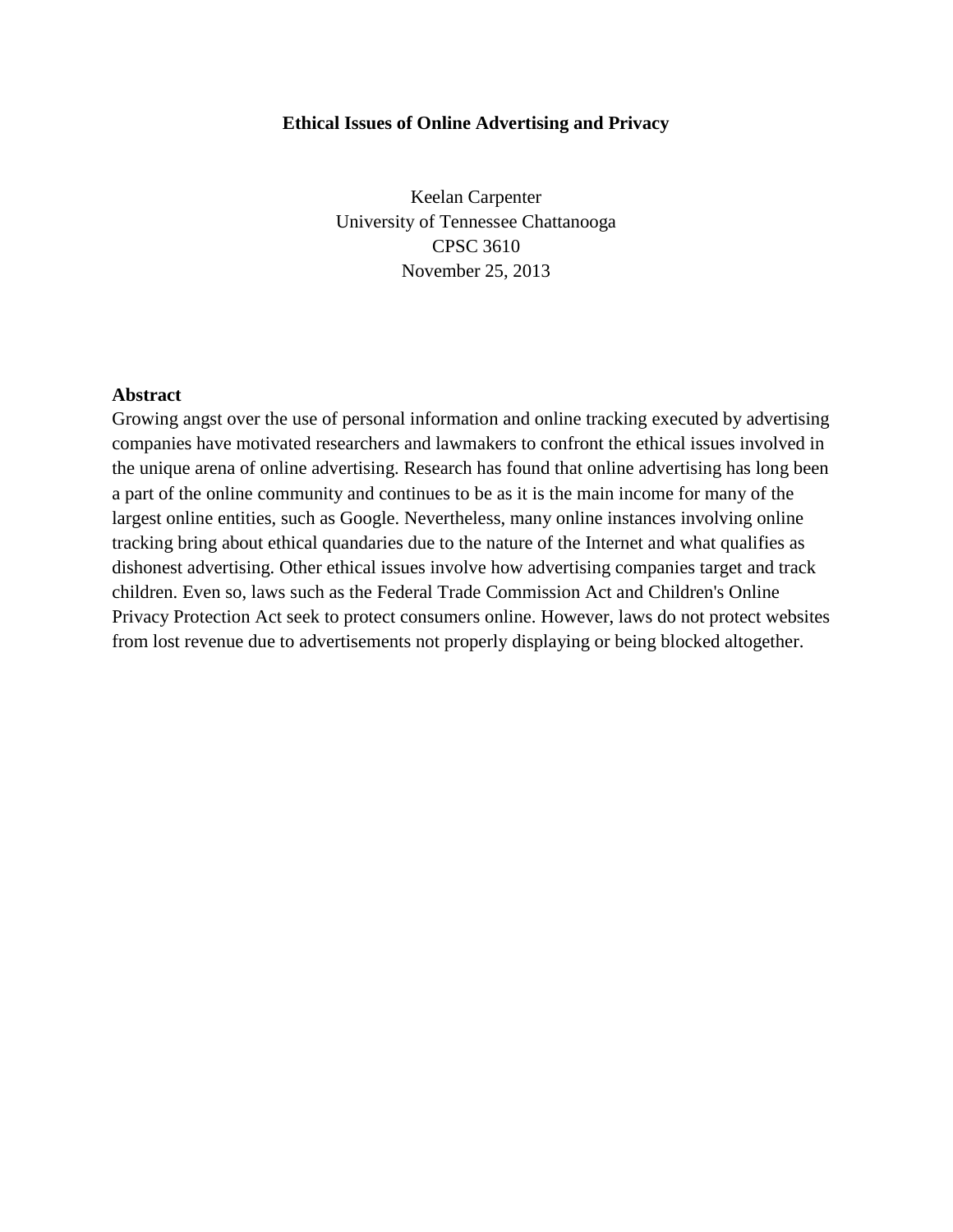## **I. Introduction**

In the past fifteen years, there has been growing concern over the rise in online tracking and the advertising companies that profit. The ethical implications of online advertising can be found in the first instance of online advertising up to the modern tactics of advertising that raises privacy concerns for both adults and children. There are also ethical issues surrounding the message of advertisements and the laws that govern them; and finally, the possible ramifications of blocking the online advertisements. Advertising has likely been a part of human interaction since the advancement of bartering and trade. Furthermore, American history can be studied by historic advertising paraphernalia alone. It is no surprise that when the world began connecting on the Internet that advertisers found a new route to reach the masses.

#### **II. Online Advertising History**

Advertising's two most basic functions are informing and persuading audiences [1]. When we apply this same scope when analyzing what is on the Internet, we find that many websites as a whole qualify as advertising. Typically, the advertisements we identify when online are the banner ads, pop-ups or search ads, but this was not always the case. The precursors to the Internet, ARPANET and later NSFNet, actually forbid any form of advertisement up until 1991[2]. Advertising violated the terms of service which could result in being removed from the network. However, the temptation of reaching people directly that were spread out over a great distance was too great. In 1978, the first recorded instance of spam happened as computer manufacturer sent an e-mail to most all of the ARPANET's west coast users advertising their new computer model [2]. Despite terms and conditions of using the network, this trend exploded and became what we now know as spam. By 1990, websites began using banner ads to supplement the cost of providing service and/or content [3]. Even so, these banner ads did not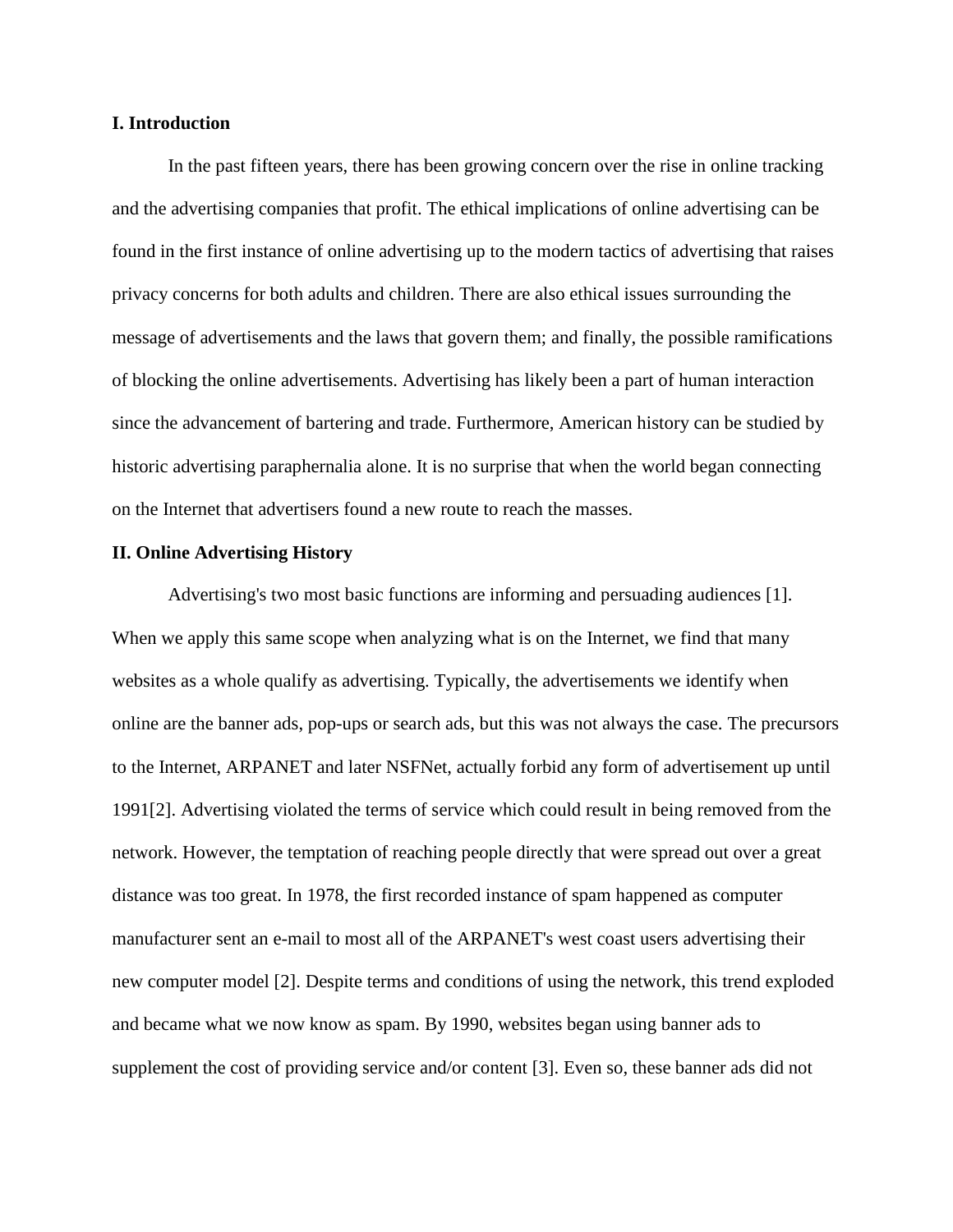direct you to a different webpage until 1993 [3]. These forms of advertisements were the standard form of advertisement until 2000 when Google launched their "AdWords" program that provided search advertisements [4]. Currently, advertisements are ingrained in nearly every website and most websites themselves function as an advertisement because nearly every company, product or service has an online presence. This is evident in studies on children's ability to recognize advertisements online versus television.

#### **III. Targeting Children**

A study performed by research done at George Mason University showed that by age five children can identify advertisements on television, but only seventy-five percent of children ages eleven and twelve can identify advertisements online [5]. To protect children online, the United States Congress passed Children's Online Privacy Protection Act (COPPA) in 2000 [5]. This law states that any website that collects personal information from children under the age of thirteen must post disclaimers and ask for parental permission. Considering the increasingly difficult task of identifying what is an advertisement online, such laws address the concern of advertising unethically targeting children. Unfortunately, only twenty-three percent of ad sites that collect personal information of children under thirteen comply with COPPA [5]. According to Cai and Zhao, children will still click on an ad for various reasons such as their interactive nature followed by parental consent not being requested by the advertisement [5]. The privacy of children online should be handled in an ethically sound manner, but the privacy of all age-groups online is currently shrinking with the growth of behavioral advertising.

#### **IV. Behavioral Advertising**

Behavioral advertising is advertising to select users based on their browsing history or prior purchases [6]. The goal is to finish sales. For example: if you were browsing for a tandem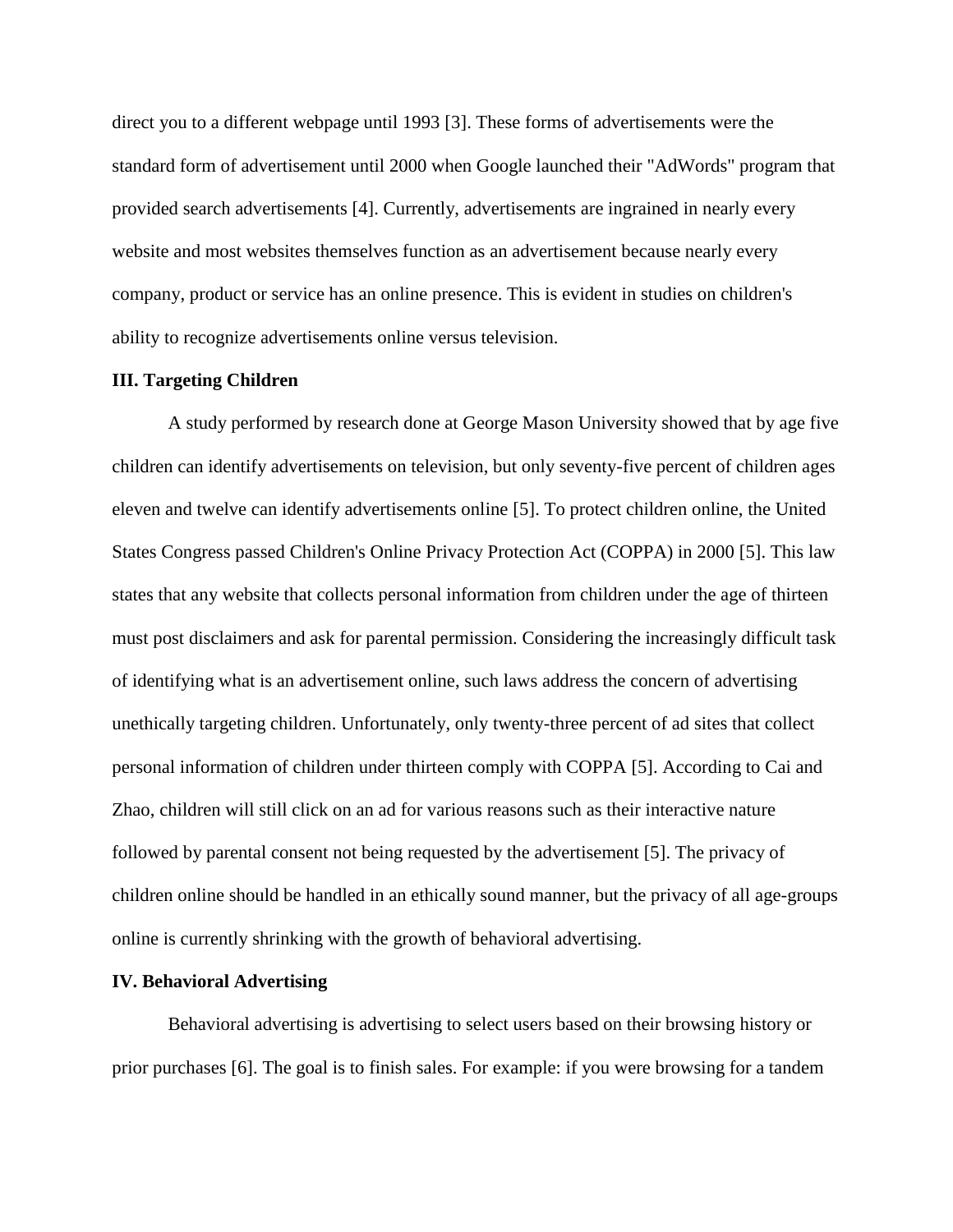kayak online and researching prices, but later went back to normal browsing and on websites that do not relate to outdoor sports displayed advertisements for kayaks, canoes and other various products similar to kayaks. This form of advertising is a premium service offered by advertising companies, but also raises ethical and privacy concerns. The author's research showed that from November 4th till November 19th of 2013, visiting one hundred and sixteen websites resulted in connections with four hundred third party sites. When visiting utc.edu alone during the same time-frame resulted in visiting three other third party sites, but still being connected to forty-six third party sites of which thirteen of the forty-six stored cookies on the author's computer. University of Tennessee at Chattanooga's website does collect information according to privacy statement on utc.edu, "We also collect aggregate information on what pages users access or visit," but the privacy statement also states, "The administrators of the UTC WEBSITE are making every effort to minimize and safeguard the personal information associated with each user account that resides on the system [7]." Although the administrators strive to protect personal information, what is commonly known as non-personally identifiable is typically seen as permissible and ethical to track, store and categorize. Yet, with the overwhelming amounts of information being gathered, known as big data, even when it is all non-personally identifiable information, this big data can still be aggregated to narrow the results to a single individual [8]. Also, there are companies that gather and sell personally identifiable information. Marketing companies that sell this information enable behavioral advertising to work by parsing the customer and business information. After the information is parsed, each person in their database is given a persona based on the gathered information. Then advertisements can be directed towards you based on this persona. According to University of Pennsylvania and the Berkeley Centre for Law and Technology, people are upset with this form of advertising and do not want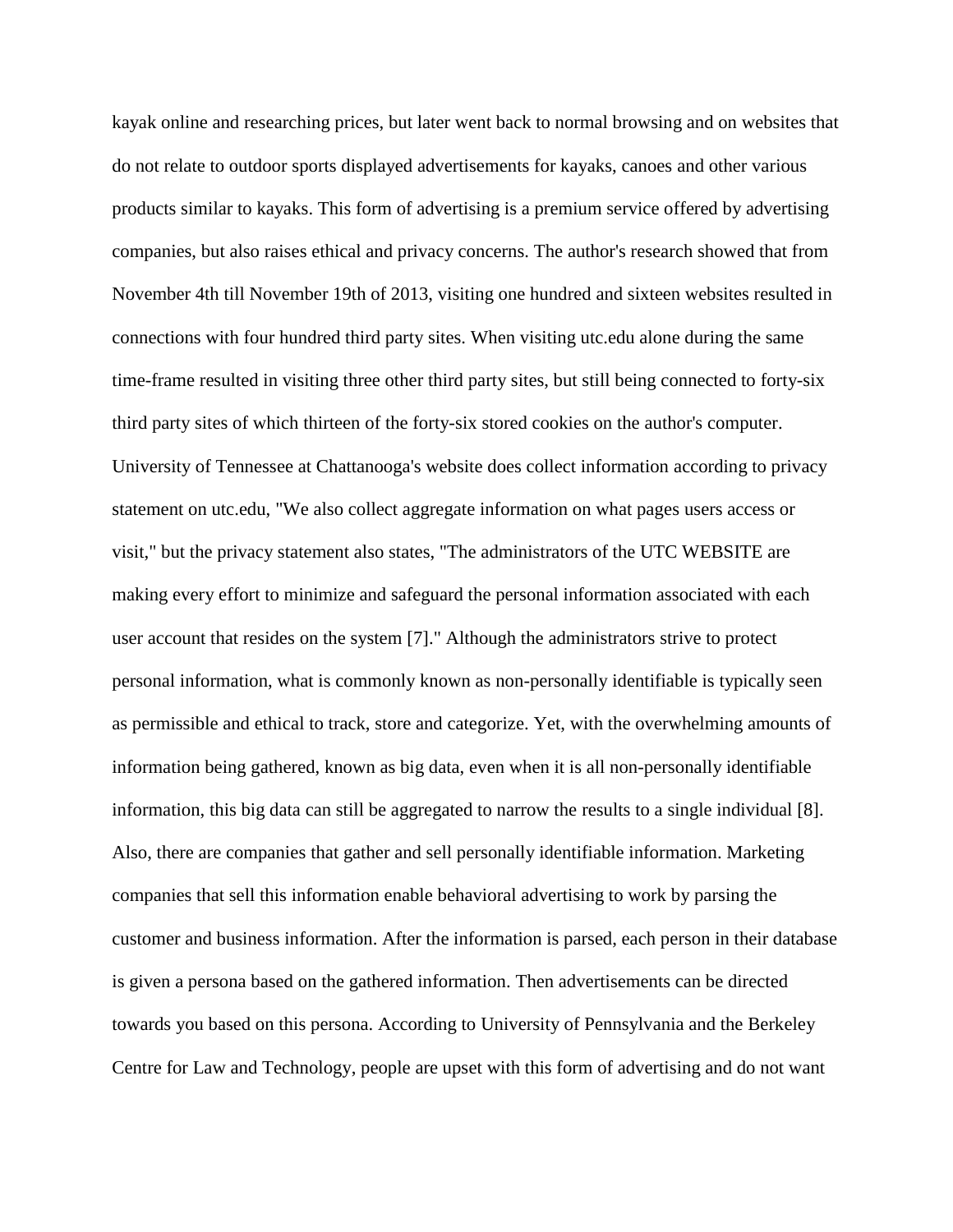this advertising tailored to them [9]. Not only are consumers disgruntled with behavioral advertising, researchers found that consumers perceive advertisers to have questionable ethical standards [10]. These negative views of advertising companies have led researchers to evaluate the effects of implementing online privacy trustmarks.

## **V. Online Privacy Trustmarks**

Perceptions of advertiser's ethics and privacy concerns are shown to improve when a seal of approval known as online privacy trustmarks are added to advertisements [10]. Researchers performed a series of experiments that demonstrated the effectiveness of these trustmarks that were added to online advertisements. The research showed an improvement in consumer's perception of advertiser's concern regarding information privacy [10]. According to the researchers, there is a "potential for online privacy trustmarks to be the catalyst for a renewed ethical debate with respect to the advertising industry and consumer information collection and usage [10]." While the views of online advertisement companies may be negative due to privacy concerns, the same laws that apply to traditional advertisements now apply to online advertisements as well.

## **VI. Current Laws**

The most useful law for attempting to ensure quality and control in advertisements is the Federal Trade Commission (FTC) Act [11]. This enacted power for the FTC to ensure deceptive and unfair advertisements can be prosecuted. However, what qualifies as deceptive is often unclear. For example, at a monster truck show there was a Volvo car in the field of victim cars that survived being crushed by a monster truck running over it. Volvo found an opportunity for a great commercial by retelling this story and hired a marketing company to produce a commercial. The production of the commercial required a number of re-takes and multiple shots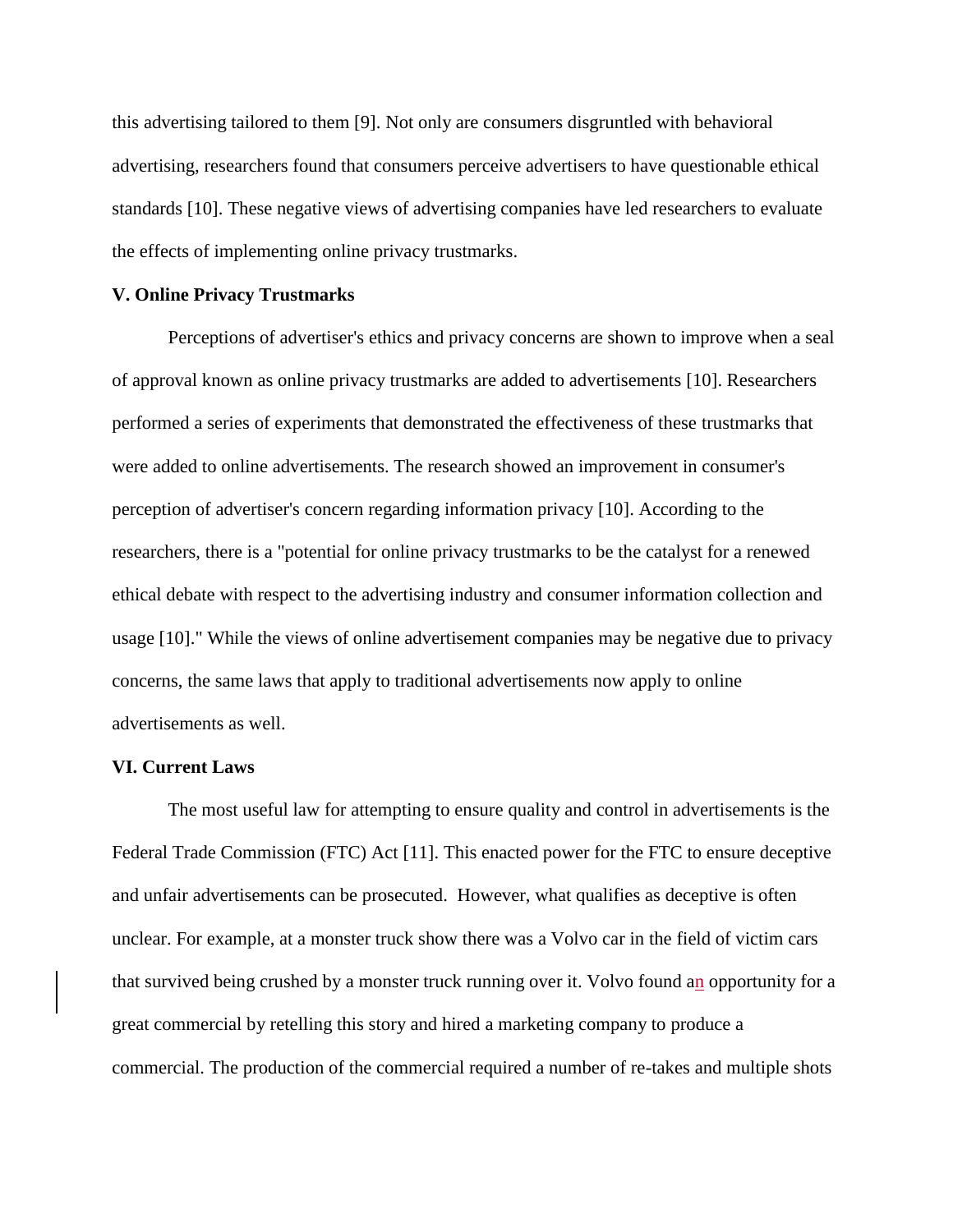and in order for the Volvo to survive multiple encounters with the bottom of a monster truck required re-enforcing. When it was discovered the car was re-enforced for the commercial, there was a large public backlash [12]. Another marketing technique involves hiring a professional actor to advertise a product in a popular venue, such as a beautiful women with a new phone in a bar. This actor is not paid to lie, but the whole venue is pure theatrics meant to look real. The Volvo story is an example of lying to present the truth and the actor in a bar is the opposite [12]. These two examples demonstrate how it is difficult to determine what advertising is misleading and what is not. The same issues are only exasperated online as many advertisements seek to gather more traffic to websites paying the advertising companies. One such example is off-brand products using logos or images of the brand name products in the banner ads. Advertisements for online dating sites are another example of using the truth to tell a lie. Pictures in the particular advertisement may contain actual members on the website, but they represent the exception and not the norm. Nevertheless, it is not always the advertising companies taking advantage of the new technologies in our everyday lives.

# **VII. Blocking Advertisements**

It is estimated that nine percent of browsers currently accessing pages on the Internet are using ad-blocking applications [13]. Ethics of online advertising is not only focused on the ways in which companies choose to employ various advertising schemes, but also the consumers. Many online companies, such as Google, make their profits in online advertising [14]. Since companies pay Google for advertising and analytic services, Google can only perform these services if users do not use ad-blocking software or applications that disable tracking. As for the legality, the FTC has determined it is the company providing the advertisements responsibility that the advertisements display properly [15].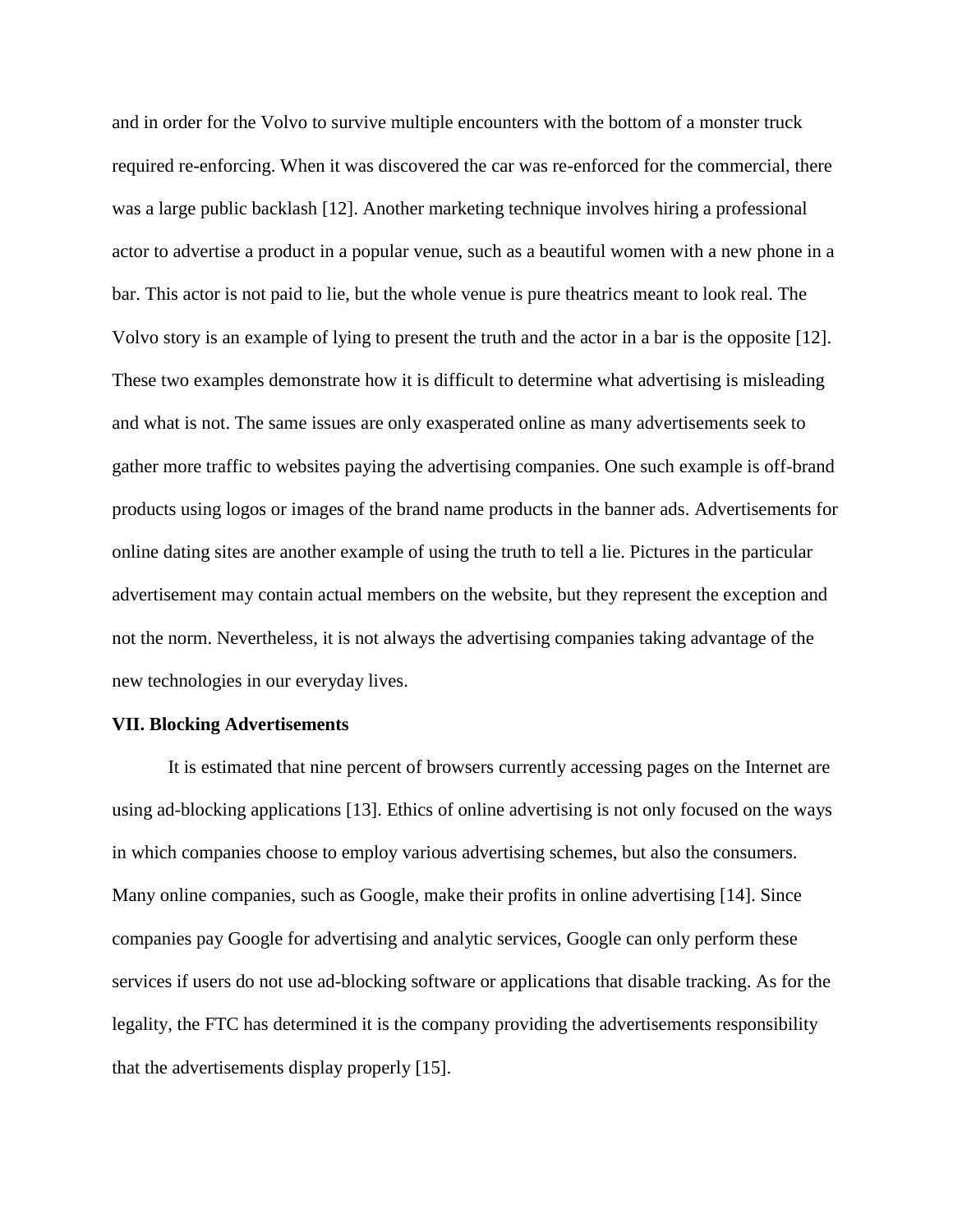### **VIII. Conclusion**

Future solutions to ethical concerns of advertising online should not only look at truthfulness of advertisements, but also the transparency for how information gathered from users is stored and sold. The ethics of building a business off of selling the massive amounts of information with no choice to opt-out is also a current issue within the online advertising market. Most consumers know and accept that various "bonus" cards at retail stores enable companies to gather information, but the rewards or bonuses they offer make the deal acceptable. The current online trend is a difficult opt-out program that involves constantly finding new ways to block online entities from tracking users. Changing laws to enact some ethical standards must also be improved upon past standards set. As mentioned earlier, advertising was against the terms of service for the precursor of the Internet but was not enforced. The possible solution of adding trustmarks to advertisements must also be regulated at trustworthy levels or end up becoming a meaningless logo. Finally, children should not be targeted for tracking in the same manner that "bonus" cards are not given separately to children, apart from their parents. Incentivizing tracking with an opt-in program and incentivizing not disabling advertisements online would likely settle many ethical issues surrounding privacy and targeting children, but likely not confront the issue of selling large databases with many consumers' and businesses' personal information.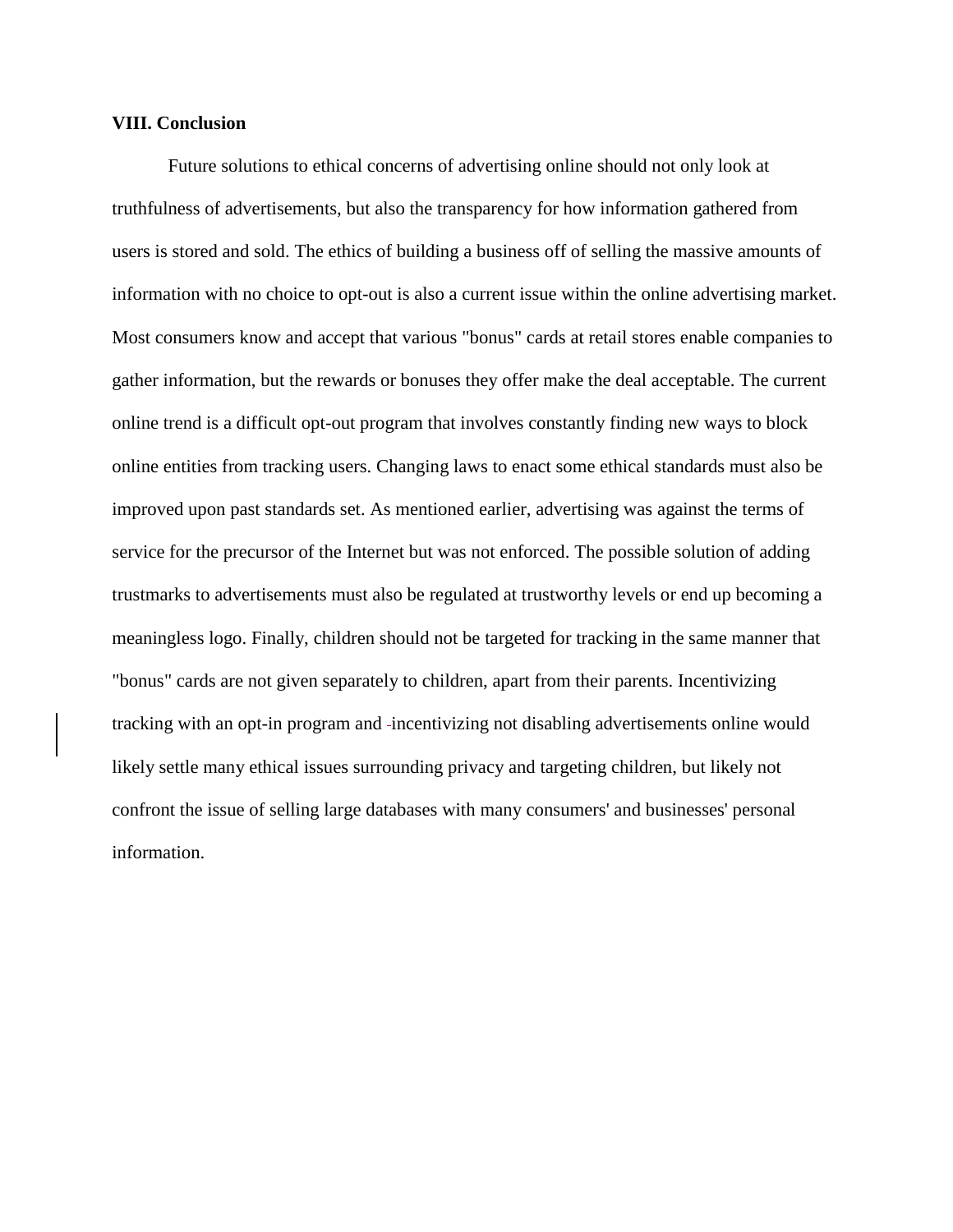# **Refrences**

1. Nan, X., Anghelcev, G., Myers, J.R., Sar, S., and Faber, R. (2006) "What if a Website can Talk?" Journalism & Mass Communication Quarterly

2. Templeton, B. (2008). "Reflections on the 25th Anniversary of Spam"

http://www.templetons.com/brad/spam/spam25.html

3. Gibson, M. (12 July 2012). "History of Online Display Advertising". Vantage Local.

http://www.vantagelocal.com/history-of-online-display-advertising-2/

4. "Google Launches Self-Service Advertising Program". Google. October 2000.

http://googlepress.blogspot.com/2000/10/google-launches-self-service.html

5. Cai, X., and Zhao, X. (2013) "Online Advertising on Popular Children's Websites: Structural Features and Privacy Issues" Computers in Human Behavior. Elsevier

6. Drell, L. (26 April 2011). "4 Ways Behavioral Targeting is Changing the Web"

http://mashable.com/2011/04/26/behavioral-targeting/

7. "Privacy Statement" The University of Tennessee at Chattanooga Website. Accessed

November 19, 2013. http://www.utc.edu/about/privacy.php

8. Barbaro, M. and Zeller, T. (2006) "A Face Is Exposed for AOL Searcher No. 4417749" The New York Times. http://www.nytimes.com/2006/08/09/technology/09aol.html

9. "US web users reject behavioural advertising, study finds". OUT-LAW News. 2009-09-30. http://www.out-law.com/page-10410

10. Lwin, M.O., Miyazaki, A.D., and Stanaland, A.J.S (2011) "Online Privacy Trustmarks" Journal of Advertising Research

11. Austin, M.J., Reed, M.L. (1996) "Targeting children online: Internet advertising ethics issues" Journal of Consumer Marketing.